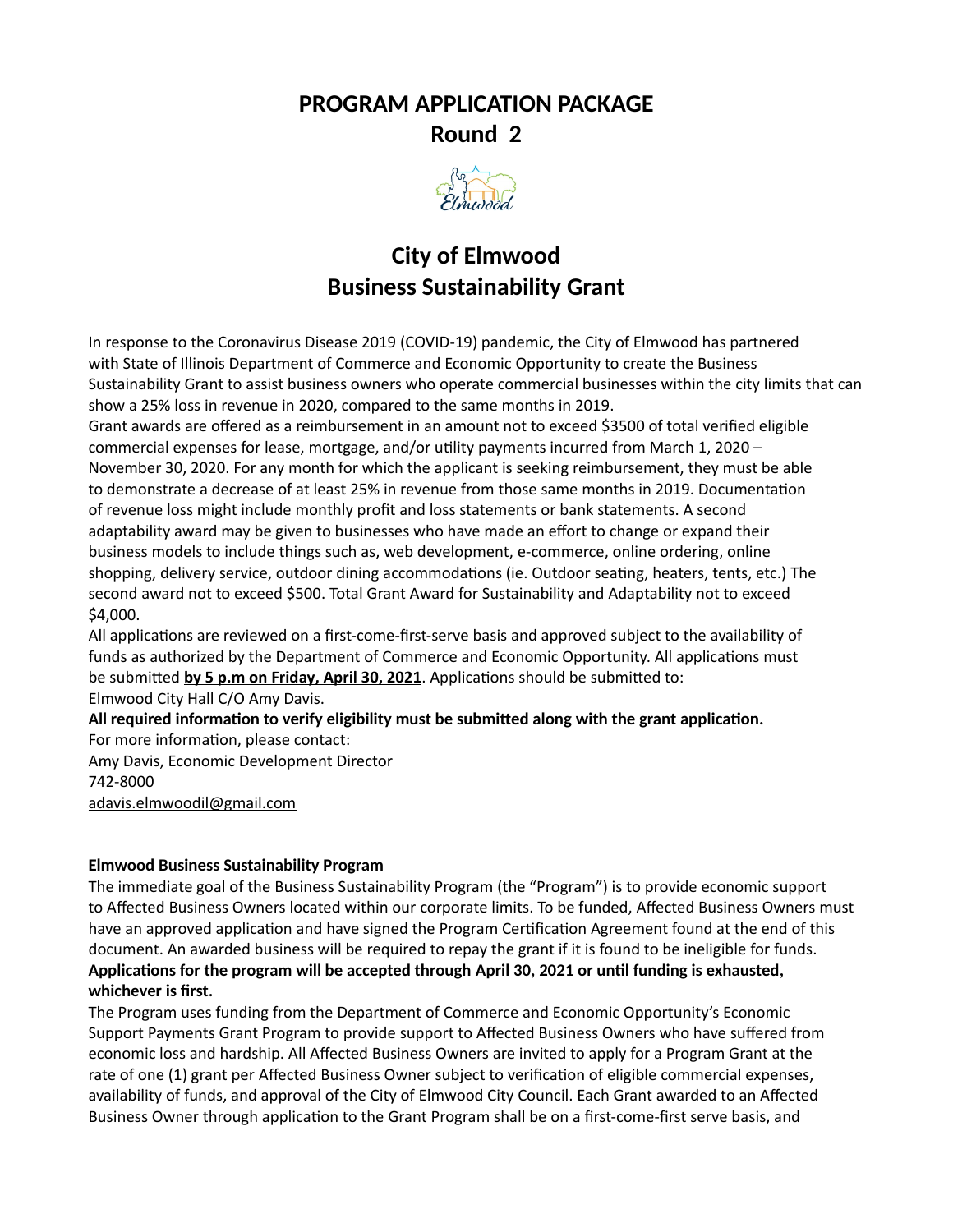limited to a single, lump-sum maximum reimbursement of Maximum Grant Amount of eligible commercial expenses.

Expenses previously reimbursed by any other emergency reimbursement program will be ineligible. Any business that receives an award from the State of Illinois Downstate Business Interruption Grant is ineligible from receiving an award under the Business Sustainability Grant.

## **Definition of Terms**

**Affected Business Owner:** a commercial business owner operating an eligible businesses, showing a 25% decrease in revenue, demonstrating economic loss and hardship attributable to COVID-19 and who had occupied a site and commenced commercial activities on or before March 1, 2020.

**Eligible business:** a legal business enterprise licensed by the State of Illinois eligible for financial assistance under DCEO's Local Cure Economic Support Program Grant Program, section 601(a) of the Social Security Act as added by section 5001 of the CARES Act, or other federal legislation addressing the COVID-19 emergency. *Please note: private clubs, businesses that restrict membership, businesses that derive more than 33% of their gross annual revenue from gambling activities (except restaurants with gaming terminals), businesses engaged in pyramid sales, and payday lenders are not eligible businesses under this Program.*

**Economic loss and hardship:** A decrease in monthly sales or receipts of at least 25% when compared to the same month(s) in 2019. For example, if a business is seeking reimbursement for rental payments in August and September of 2020 it must demonstrate that revenues in those two months were at least 25% less than August and September of 2019.

**Eligible commercial expenses:** lease, mortgage, or utility payments for a commercial location within the boundaries of the City of Elmwood incurred between March 1, 2020 – November 30, 2020. Expenses previously reimbursed by CARES funding, Local CURES funding, or any other emergency response program are not eligible for reimbursement. Businesses that receive an award from the State of Illinois Downstate Business Interruption Grant are ineligible from receiving an award under the Business Sustainability Grant. **Utility:** water, electric, gas, waste disposal, sanitation, telephone, and / or internet services.

## **The application procedure is as follows:**

1. Complete the Program Application, including all required attachments or supplemental information, and submit to Elmwood City Hall, C/O Amy Davis. All applications will be reviewed by Economic Development Director and final approved or denied by The Elmwood City Council. All awards or denials will be attested to by the Mayor acting on behalf of the City Council.

2. Applicants must provide documentation of all expenses requested for reimbursement. Charges must be incurred between March 1, 2020 and November 30, 2020. Requests for rent reimbursements must be accompanied by a written lease agreement. Requests for mortgage reimbursements must be accompanied by a copy of the mortgage statement from the financial institution holding the mortgage lien. Requests for utility reimbursements must include all invoices for the original charges.

3. Applicants must provide proof of payment for all requested reimbursements. Proof of payment can include copies of canceled checks, copies of bank statements, and/or copies of credit card statements.

4. Applicants must include a current copy of their State of Illinois business registration/IBT Number. [NOTE: Not all businesses require a license issued by the State of Illinois. However, any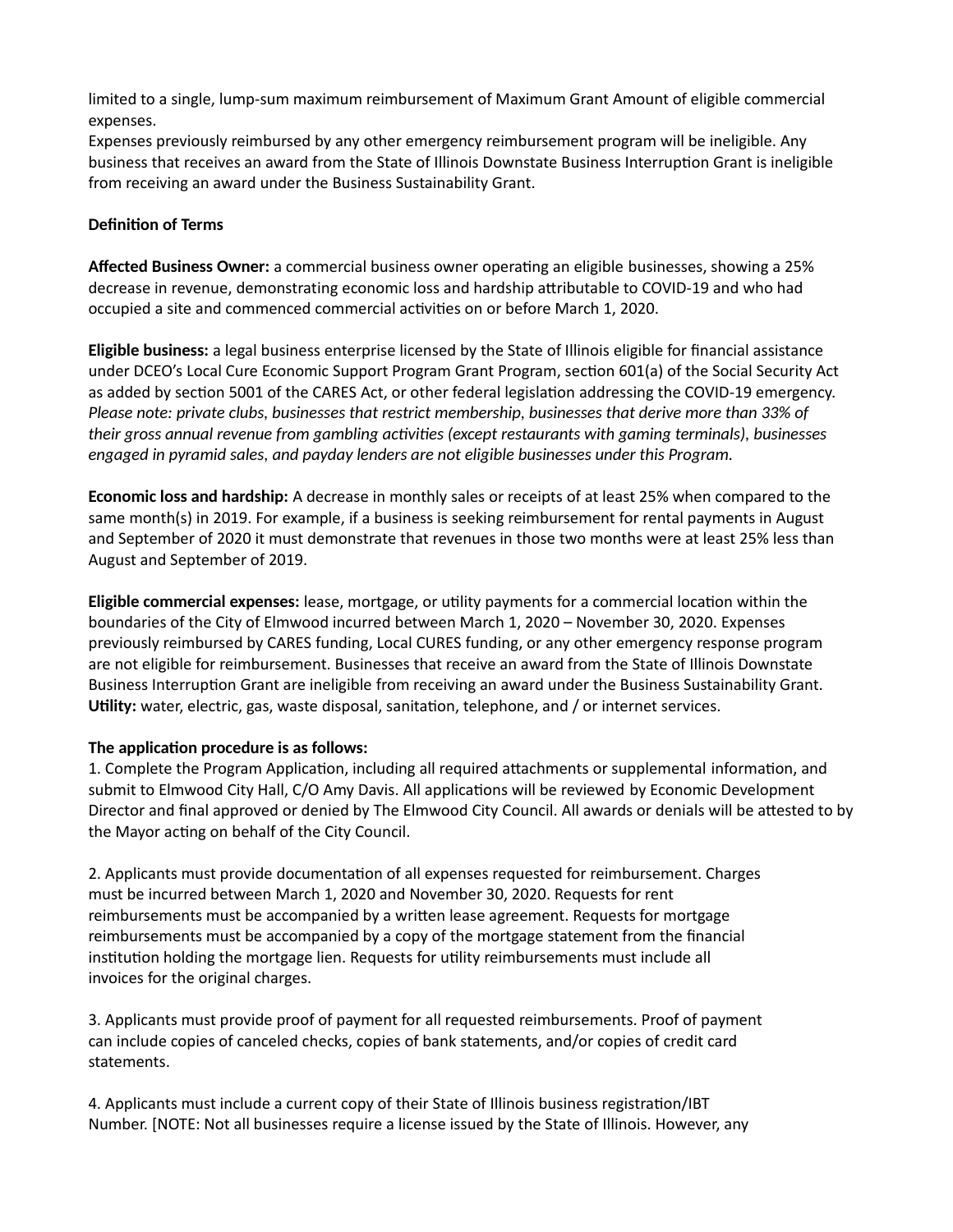business that issues payroll checks to employees must register with the Illinois Department of Revenue for an Illinois Business Tax Number ("IBT" No.)]

5. Applicants must provide proof of tax filings and payments for the preceding 12 months.

6. Applicants must provide a profit and loss statement, or other accounting statement, showing a decrease in revenues of at least 25% from 2019 to 2020 for any month(s) reimbursements are requested.

7. Applicants must sign and return a copy of the certification agreement for the Program.

8. The Affected Business Owner's business location must be located at an address within the boundaries of the City of Elmwood.

9. The Affected Business Owner's commercial activities must have been in operation as of March 1, 2020at a location within the City Limits of The City of Elmwood.

10. The grant award shall be paid to the Affected Business Owner within ten (10) business days following verification of application and eligible expenses and approval, no later than June 30, 2021.

11. If a business' Program application is rejected, a written explanation will be provided to the Applicant. The Applicant may then revise and resubmit the Application for a second review. There is no guarantee of award for corrected applications if funding has been exhausted.

## **All fields must be completed.**

| <b>Business Name:</b>                                                       |                                                                                                      |
|-----------------------------------------------------------------------------|------------------------------------------------------------------------------------------------------|
| Business Owner(s) Name(s):                                                  |                                                                                                      |
| <b>Business Site Address:</b>                                               |                                                                                                      |
| <b>BusinessMailing Address:</b>                                             |                                                                                                      |
|                                                                             | Cell Phone:                                                                                          |
| Email Address:                                                              |                                                                                                      |
| Preferred contact method for questions about this application (select one): |                                                                                                      |
| $\Box$ Business phone $\Box$ Cell phone $\Box$ Email                        |                                                                                                      |
|                                                                             |                                                                                                      |
| <b>Requested reimbursements:</b>                                            |                                                                                                      |
|                                                                             |                                                                                                      |
|                                                                             |                                                                                                      |
|                                                                             |                                                                                                      |
|                                                                             | Monthly Lease Payment: \$ ________________________ Month(s) covered: _______________________________ |
| Utility Payment(s) Total \$                                                 |                                                                                                      |
|                                                                             |                                                                                                      |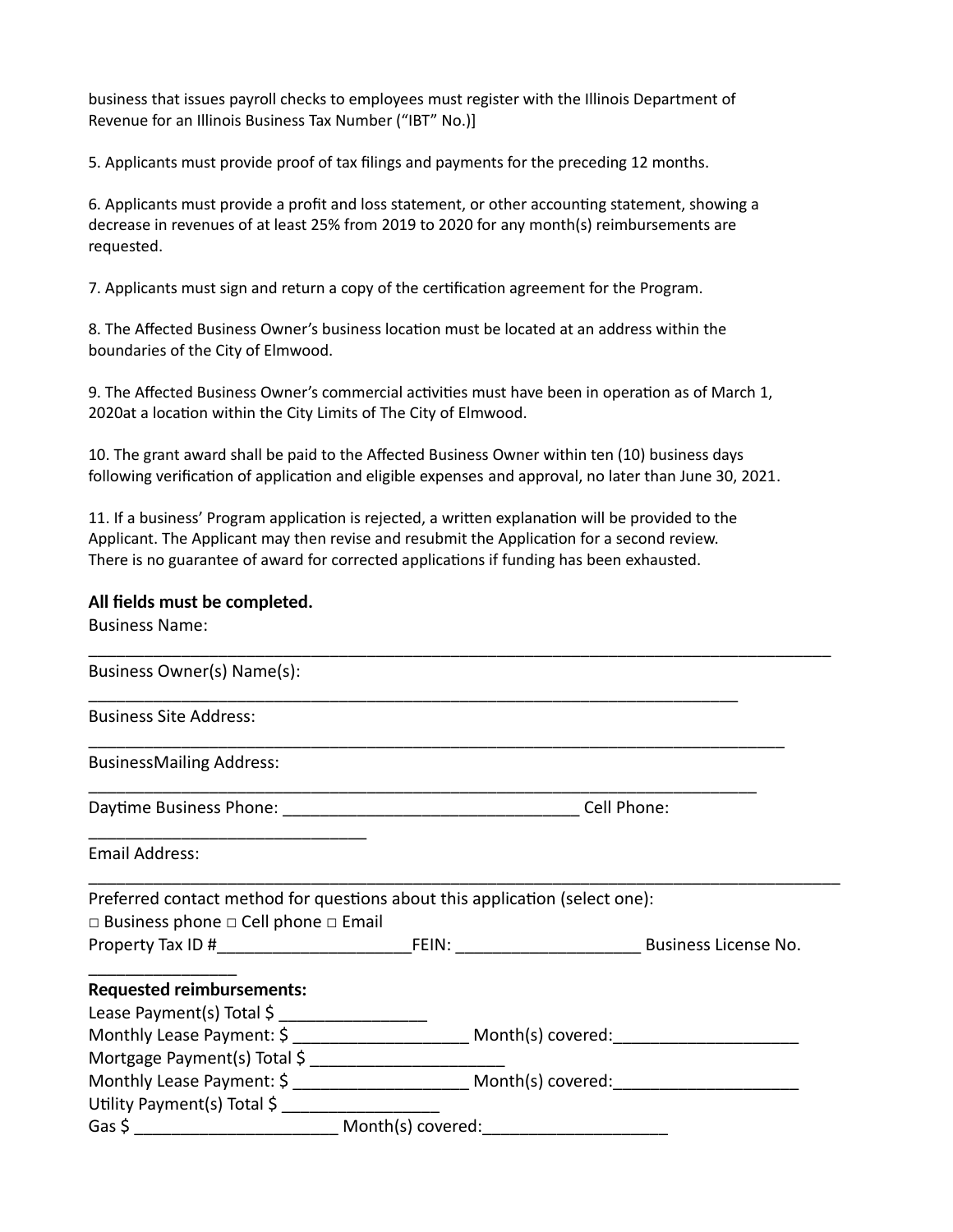| Electric \$                       | Month(s) covered: |  |
|-----------------------------------|-------------------|--|
| Water \$                          | Month(s) covered: |  |
| Telephone \$                      | Month(s) covered: |  |
| Internet \$                       | Month(s) covered: |  |
| Waste Disposal \$                 | Month(s) covered: |  |
| Sanitation \$                     | Month(s) covered: |  |
| Total Amount of Grant Request: \$ |                   |  |

## **Adaptablity Costs**

Changes Made:

Cost: **Cost: Cost: Cost: Cost: Cost: Cost: Cost: Cost: Cost: Cost: Cost: Cost: Cost: Cost: Cost: Cost: Cost: Cost: Cost: Cost: Cost: Cost: Cost: Cost: Cost: Cost: Cost:**

Documentation)

**NOTE: All grant awards are limited to \$4,000 of total verified eligible commercial expenses and adaptability expenses incurred by the Affected Business Owner between March 1, 2020 – November 30, 2020.**

 $\mathcal{L}_\text{max}$  and  $\mathcal{L}_\text{max}$  and  $\mathcal{L}_\text{max}$  and  $\mathcal{L}_\text{max}$  and  $\mathcal{L}_\text{max}$  and  $\mathcal{L}_\text{max}$ 

All grants awarded through the **Business Sustainability Program** (the "Program") shall be for eligible commercial expenses during the month(s) of documented economic loss and hardship between March 1, 2020 and November 30, 2020. Grants are approved and paid on a *first-come-first-served* basis, subject to the availability of funds and the approval of the City of Elmwood through June 30, 2021.

**Please read the following requirements carefully.**

#### **ADDITIONAL REQUIREMENTS:**

1. Only site addresses that are occupied and operated by the Affected Business Owner located within the City of Elmwood are eligible for the Program.

2. Affected Business Owners may apply for and receive Program grants only one time for eligible commercial and adaptability expenses incurred for the site on or between March 1, 2020 and November 30, 2020. 3. The maximum Program grant amount for each business site approved for the Program shall not exceed the total

verified eligible costs up to a total of Maximum Grant Award per Affected Business Owner as identified by the Federal Employer Identification Number (FEIN).

4. Affected Business Owners applying for lease reimbursement(s) must, in advance of receiving Program Grant funds: a) provide a copy of a written lease in effect for reimbursement month(s), b) submit proof of payment of the amount owed to the site's Landlord for each month for which the applicant is seeking reimbursement of lease payments in an amount equal to or greater than the grant amount approved for the Affected Business Owner by the City of Elmwood; and c) verify the Affected Business Owner does not owe any outstanding debts or fines payable to the Ciyt of Elmwood, the State of Illinois, or any other local, state, or federal agency. 5. Affected Business Owners applying for mortgage reimbursement(s) must, in advance of receiving Program Grant funds: a) provide a copy of a written mortgage statement(s) from the financial institution which holds the site's mortgage lien from the reimbursement month(s), b) submit proof of payment of the amount owed to the mortgage lien holder for each month for which the applicant is seeking reimbursement of mortgage payments in an amount equal to or greater than the grant amount approved for the Affected Business Owner by the City of Elmwood; and c) verify the Affected Business Owner does not owe any outstanding debts or fines payable to the City of Elmwood the State of Illinois, or any other local, state, or federal agency.

6. Affected Business Owners applying for utility reimbursement(s) must, in advance of receiving Program Grant funds: a) provide a copy of a written utility billings from the reimbursement month(s), b) submit proof of payment of the amount owed to the utility company for each month for which the applicant is seeking reimbursement of utility payments in an amount equal to or greater than the grant amount approved for the Affected Business Owner by the City of Elmwood; and c) verify the Affected Business Owner does not owe any outstanding debts or fines payable to the City of Elmwood, the State of Illinois, or any other local, state, or federal agency.

7. All Program Grants awarded through the Program shall be paid to the Affected Business Owner for the specified site address within ten (10) business days following grant approval, no later than June 30, 2021.

8. The City of Elmwood's obligation hereunder to award Program Grant funds for eligible commercial And adaptability expenses is a limited obligation to be paid solely based on awarded funding from the DCEO Economic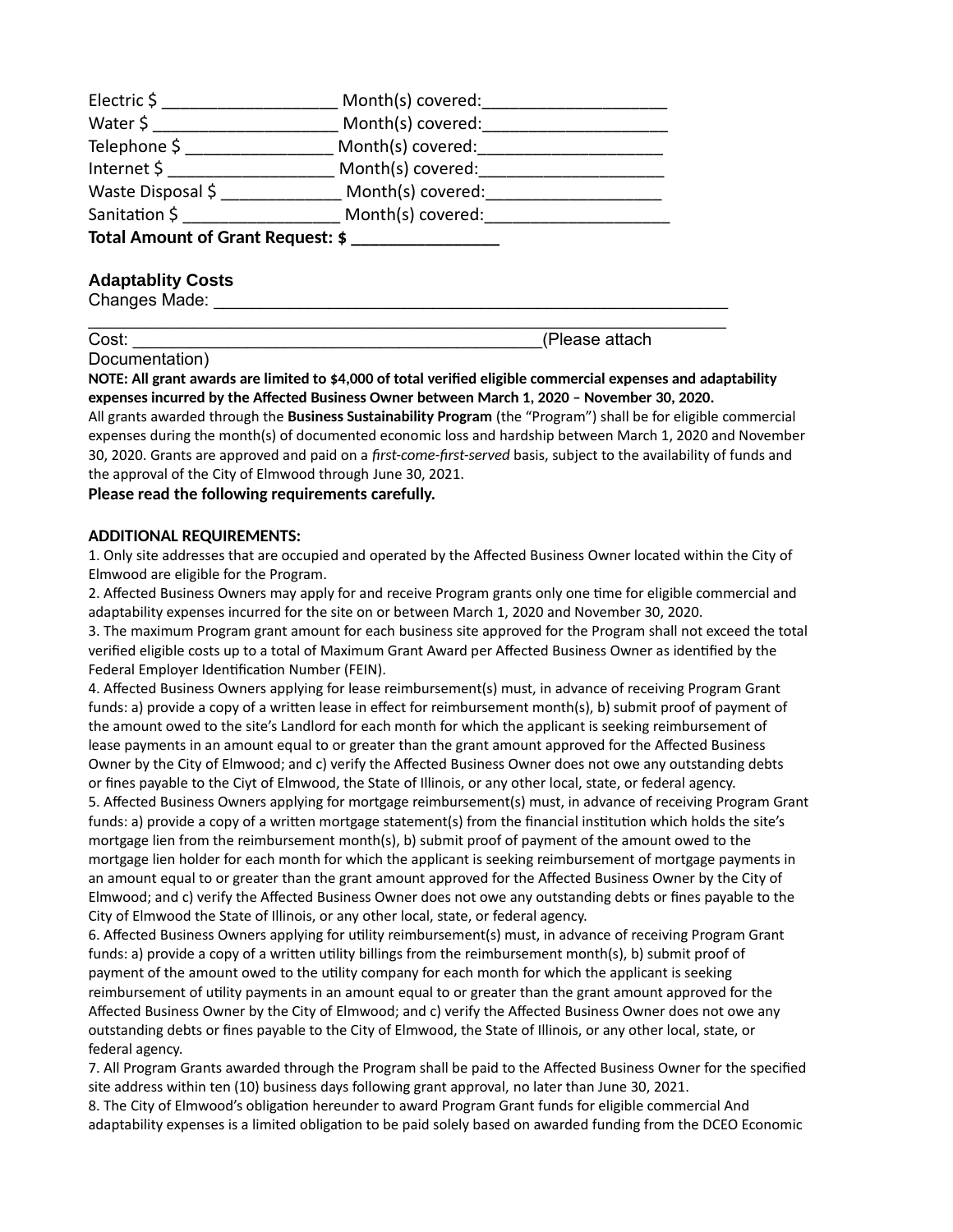Support Payments Grant Program and is subject to the availability of such funds.

9. All Affected Business Owners receiving Program Grant funds must be in compliance with all local Municipal Codes, State laws, and State funding requirements.

10. The City of Elmwood reserves the right to approve Program Grant funds only to those Affected Business Owners engaged in commercial activities found to be compliant with the requirements of this Program. The rights and obligations of the Affected Business Owner under this Program Application shall not be assignable.

#### **Applicant Certification:**

The undersigned, individually and on behalf of the business entity for which this application is submitted ("Applicant"), hereby acknowledges and accepts all of the terms and conditions provided for herein, and further certifies and warrants that to the best of his/her knowledge, the information contained in and attached to this Application is true, correct and complete and the business for which this application is submitted was open and operating as of March 1, 2020. Nothing contained in this Application shall be construed by the City of Elmwood or the Affected Business Owner or any third person to create the relationship of a partnership, agency, or joint venture between the City of and the Applicant. The City of Elmwood is authorized to make all the inquiries deemed necessary to verify the accuracy of the information contained herein.

Additionally, Applicant agrees that in the event funds are provided pursuant to this Application, the City of Elmwood or its agent shall be entitled to access and audit such records as may be necessary to prevent fraud in this process or ensure compliance with federal requirements.

I certify that the funding will be used for business purposes only and not for household, personal, or consumer usage. I hereby certify that I have read the eligibility requirements, that the business identified below is eligible for the grant and that I will fully comply with all grant requirements as stated in the Local CURE Program (14 Ill. Adm. Code 700.10 through 700.110 and 20 ILCS 605/605-1045), the CARES Act (15 U.S.C. § 9001 *et seq.*) and the related guidance published by the U.S. Department of the Treasury. I understand that I may be asked to provide additional information in order to process this Application. I understand that eligibility does not guarantee aid, and that funding is limited. I understand that any willful misrepresentation on this statement could result in disqualification from program funding. I certify any funds requested/received will not be a duplication of benefits. I certify I have not received any public sources of funds to cover expenses for which I am requesting funds. The Applicant hereby acknowledges that, in executing this Application, the Applicant has had the opportunity to seek the advice of independent legal counsel and has read and understood all the terms and provisions of the Program. Subject to The City of Elmwood approval (*Appendix A*), this Program Application shall become a binding Agreement. The undersigned hereby warrants that he/she has full authority to execute this Application on behalf of the entity for which they are signing.

| <b>Applicant Signature:</b> |        |  |
|-----------------------------|--------|--|
| Date:                       |        |  |
| Print Name:                 | Title: |  |
| Entity/Business             |        |  |
| Name:                       |        |  |

Privacy Protection Assertion:

Check here if you assert the following: "Pursuant to Section 7(g) of the Illinois Freedom of Information Act (5 ILCS  $140/7(1)(g)$ ). I hereby assert that the following information submitted with this application constitutes commercial or financial information that I am filing under a claim that this information is proprietary, privileged or confidential and that disclosure of such information would cause competitive hardship to my business." This assertion applies to:

Please note: Signatures, Federal Employer ID Numbers or Social Security Numbers, tax return information, direct deposit routing numbers, signed W-9s and copies of driver's licenses and IDs are not subject to Disclosure under the Illinois Freedom of Information Act.

\_\_\_\_\_\_\_\_\_\_\_\_\_\_\_\_\_\_\_\_\_\_\_\_\_\_\_\_\_\_\_\_\_\_\_\_\_\_\_\_\_\_\_\_\_\_\_\_\_\_\_\_\_\_\_\_\_\_\_\_\_\_\_\_\_\_\_\_\_\_\_\_\_\_\_\_\_\_\_\_\_\_\_\_\_\_\_\_\_\_\_\_\_

(Name of Business Applicant)

\_\_\_\_\_\_\_\_\_\_\_\_\_\_\_\_\_\_\_\_\_\_\_\_\_\_\_\_\_\_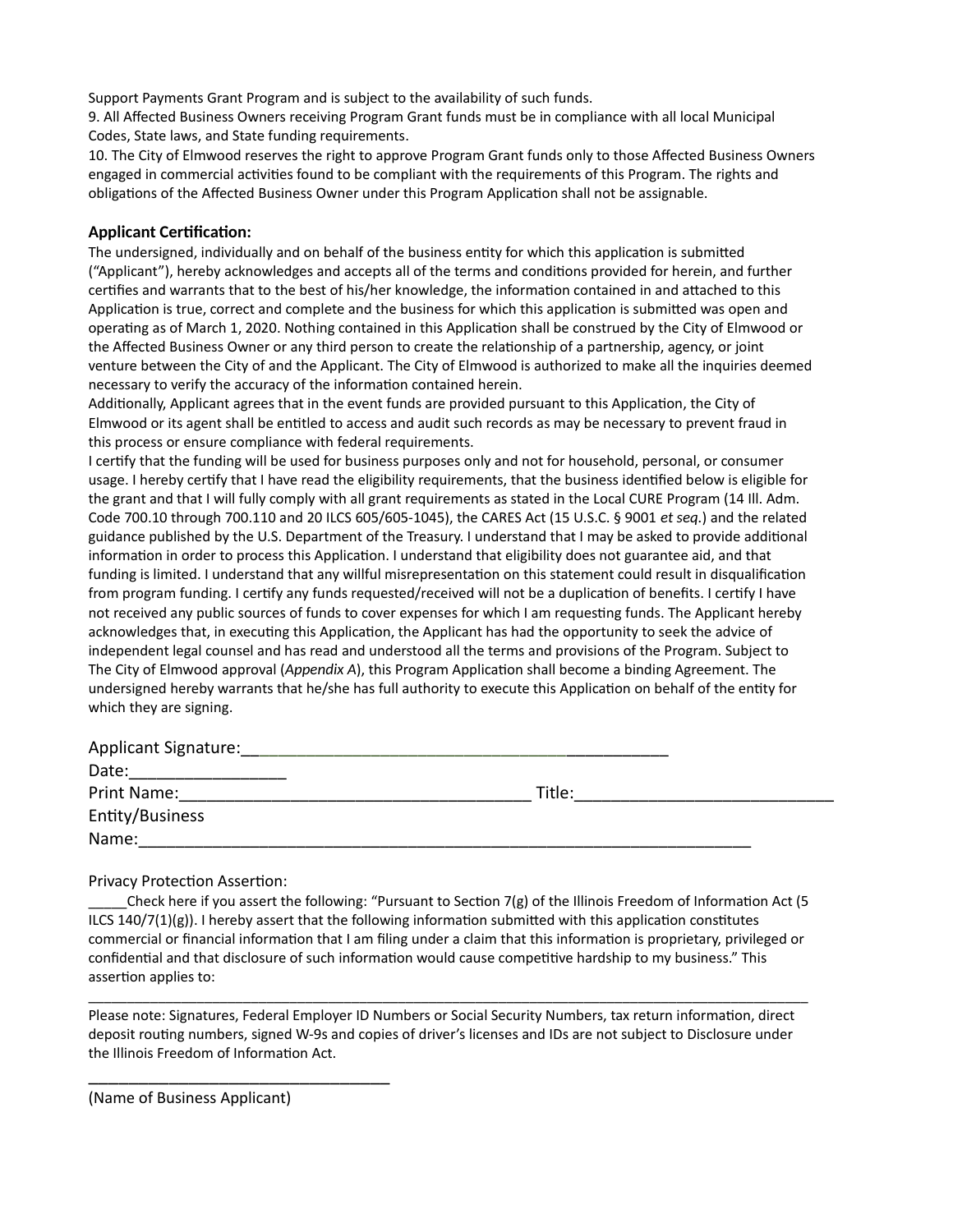# BUSINESS SUSTAINABILITY GRANT PROGRAM

## GRANT AWARD COMPLIANCE

As a sub-recipient and recipient of a grant award, you must remain in compliance with the terms and certifications set forth below. Please review the below items carefully, as your business and its representatives shall warrant that all material facts presented are accurate. If your business is unable to provide this assurance, it is ineligible to receive an Award under this Program.

1. I shall use the subaward for eligible losses exclusively for costs and losses incurred due to the business interruption or other adverse conditions caused by the Coronavirus Disease 2019 (COVID-19) pandemic, as established by the Department and the U.S. Department of the Treasury and further detailed by The City of Elwood program.

2. I have complied and will continue to comply with all relevant laws, regulations, and executive orders from the State and federal government, including the social distancing guidelines as promulgated by the Executive Orders of the Illinois Governor.

3. I will comply with all relevant laws and regulations concerning non-discrimination.

4. I will not pay appropriated funds to any person for influencing or attempting to influence an officer or employee of federal, State or local government, or an employee of a member of any federal, State or local government in connection with the awarding of any State and federal contract, the making of any State and federal grant, the making of any State and federal loan, the entering into any cooperative agreement, and the extension, continuation, renewal, amendment, or modification of any State and federal contract, grant, loan or cooperative agreement.

5. I will prohibit employees, contractors, and subcontractors from using their positions for a purpose that constitutes or presents an appearance of personal or organizational conflict of interests or personal gain.

6. I will take all practical steps to remain viable, solvent, and in operation. Additionally, the subrecipient attests that the subrecipient has not taken any material steps to dissolve the subrecipient, permanently cease operations, or sell substantially all of its assets in 2020. 7. I will hold harmless the United States, State of Illinois, The City of Elmwood and all their agents and employees, from and against all claims, damages, losses, and expenses arising out of or resulting from the approval of work, regardless whether such claim, damage, loss or expense is entirely or in part by these agencies. I understand that the release of all information by the Department and the Grantee, in any manner, is hereby authorized whether such information is of record, and I hereby release all persons, agencies, firms, companies, and entities, from any damages resulting from such information.

8. I acknowledge the Illinois False Claims Act (740 ILCS 175/1, et seq.) applies to this certification, and any false claims or representations made by the subrecipient or its authorized representative in connection with the Program may subject the subrecipient or its authorized representative to liability under the Illinois False Claims Act and other applicable law. 9. I shall maintain for five (5) years from the date of submission of the final expenditure report, adequate books, all financial records and, supporting documents, statistical records, and all other records pertinent to this Award, adequate to comply with guidance provided by the U.S. Department of the Treasury labeled "Memorandum for Coronavirus Relief Fund Recipients" dated July 2, 2020, and the minimum requirements of 2 CFR 200.333. If any litigation, claim or audit is started before the expiration of the retention period, the records must be retained until all litigation, claims or audit exceptions involving the records have been resolved and final action taken

As a subrecipient of grant funds I certify and agree to all the statements checked above.

\_\_\_\_\_\_\_\_\_\_\_\_\_\_\_\_\_\_\_\_\_\_\_\_\_\_\_\_\_ \_\_\_\_\_\_\_\_\_\_\_\_\_\_\_\_\_\_\_\_\_\_\_\_\_\_\_\_ \_\_\_\_\_\_\_\_\_\_\_\_\_\_\_\_\_\_